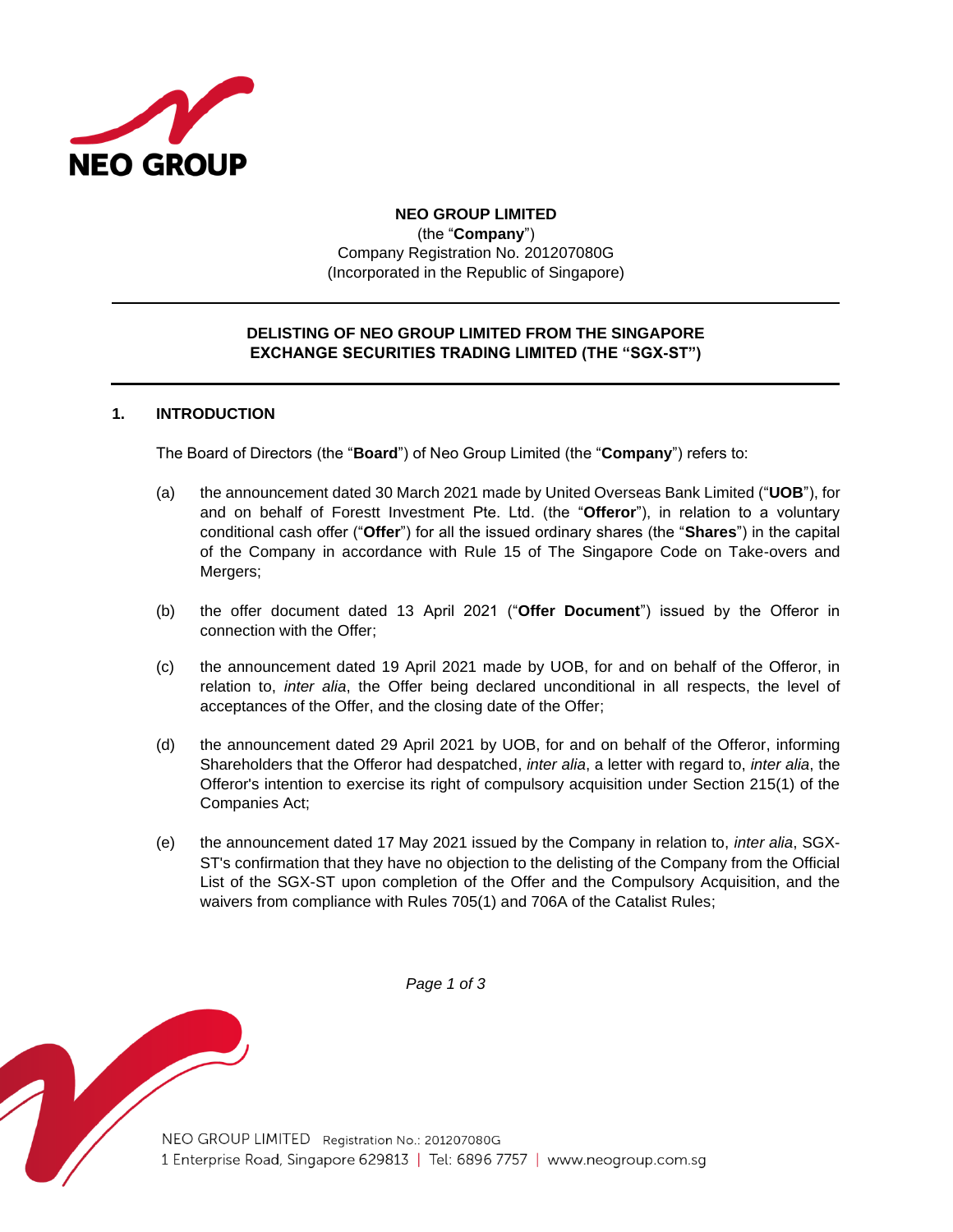

- (f) the announcement dated 25 May 2021 made by UOB, for and on behalf of the Offeror, in relation to, *inter alia*, the close of the Offer; and
- (g) the announcement dated 31 May 2021 made by UOB, for and on behalf of the Offeror, in relation to the Offeror's exercise of its right of compulsory acquisition of Shares in the Company.

Electronic copies of the Offer Document and the relevant announcements are available on the website of the Singapore Exchange Securities Trading Limited (the "**SGX-ST**") at http://www.sgx.com.

Unless otherwise defined, all capitalised terms not defined herein shall have the same meanings ascribed to them in the Offer Document and the relevant announcements.

#### **2. DELISTING OF THE COMPANY**

The Board wishes to announce that upon the completion of the Offeror's exercise of its right of compulsory acquisition, the Company will be delisted from the SGX-ST with effect from 9.00 a.m. (Singapore time) on 9 June 2021.

#### **3. DIRECTORS RESPONSIBILITY STATEMENT**

The Directors (including those who have delegated detailed supervision of the preparation of this announcement) have taken all reasonable care to ensure that the facts stated and all opinions expressed in this announcement are fair and accurate and that no material facts have been omitted from this announcement, the omission of which would make any statement in this announcement misleading, and they jointly and severally accept full responsibility accordingly.

Where any information has been extracted or reproduced from published or otherwise publicly available sources or obtained from the Offeror (including, without limitation, the Offer Document and announcements made by or on behalf of the Offeror), the sole responsibility of the Directors has been to ensure that, through reasonable enquiries, such information has been accurately and correctly extracted from such sources or, as the case may be, reflected or reproduced in this announcement in its proper form and context.



*Page 2 of 3*